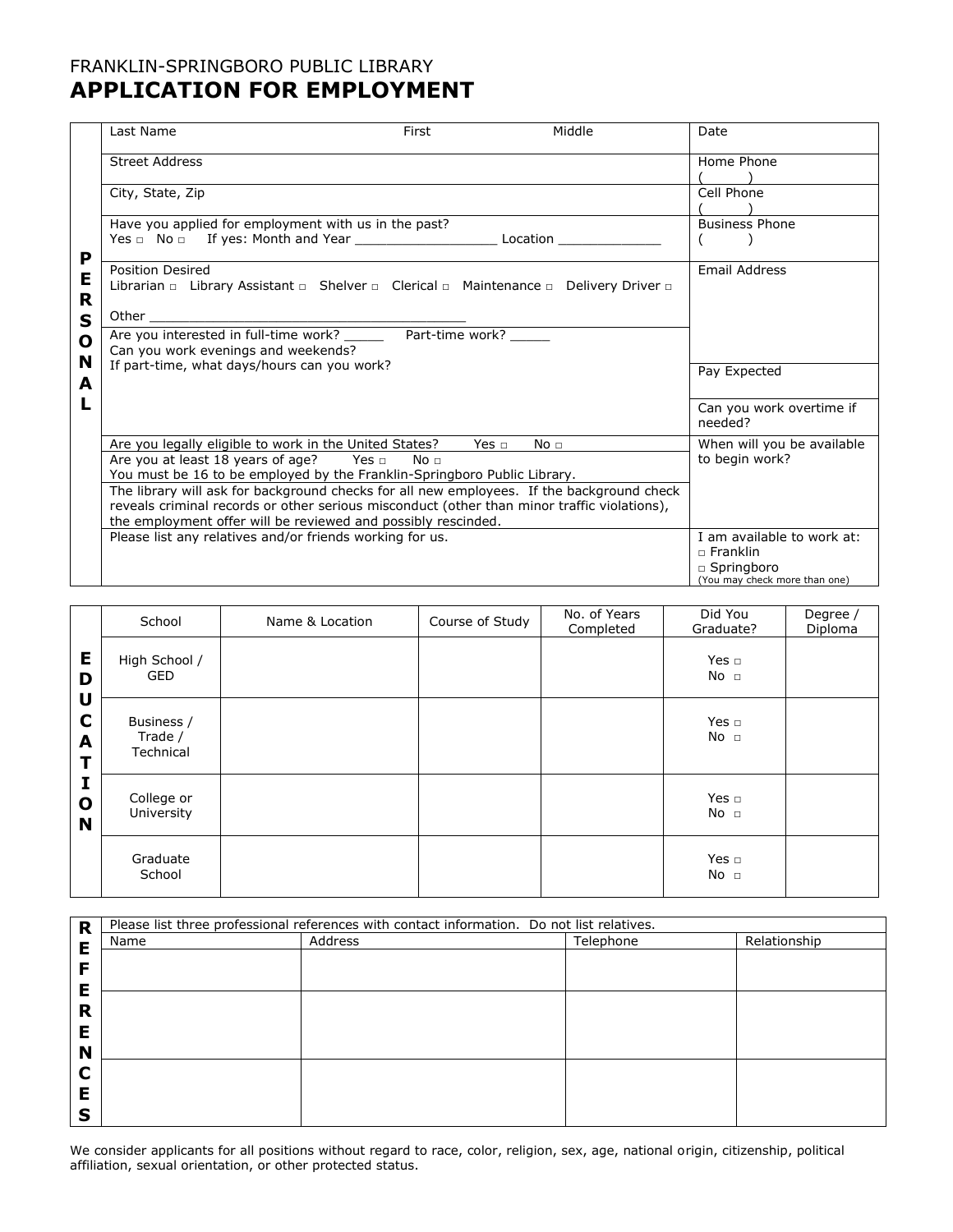## **EMPLOYMENT**

Please give accurate, complete record of employment. Start with your present or most recent employer.

|   | Company Name                                            | Telephone          |        |
|---|---------------------------------------------------------|--------------------|--------|
|   | Address                                                 | Date of Employment |        |
|   |                                                         | From               | To     |
|   | Name of Supervisor                                      | Rate of Pay        |        |
| 1 |                                                         | Starting           | Ending |
|   | State Your Job Title and Describe Your Responsibilities | Reason for Leaving |        |
|   |                                                         |                    |        |
|   |                                                         |                    |        |
|   |                                                         |                    |        |
|   |                                                         |                    |        |
|   |                                                         |                    |        |
|   |                                                         |                    |        |

| Company Name                                            | Telephone          |                     |
|---------------------------------------------------------|--------------------|---------------------|
| Address                                                 | Date of Employment |                     |
|                                                         |                    | To                  |
|                                                         | Starting           | Ending              |
| State Your Job Title and Describe Your Responsibilities | Reason for Leaving |                     |
|                                                         |                    |                     |
|                                                         |                    |                     |
|                                                         |                    |                     |
|                                                         |                    |                     |
|                                                         | Name of Supervisor | From<br>Rate of Pay |

|   | Company Name                                            | Telephone          |        |
|---|---------------------------------------------------------|--------------------|--------|
|   | Address                                                 | Date of Employment |        |
|   |                                                         | From               | To     |
|   | Name of Supervisor                                      | Rate of Pay        |        |
| 3 |                                                         | Starting           | Ending |
|   | State Your Job Title and Describe Your Responsibilities | Reason for Leaving |        |
|   |                                                         |                    |        |

|   | Company Name                                            | Telephone                         |
|---|---------------------------------------------------------|-----------------------------------|
|   | Address                                                 | Date of Employment<br>From<br>To  |
| 4 | Name of Supervisor                                      | Rate of Pay<br>Starting<br>Ending |
|   | State Your Job Title and Describe Your Responsibilities | Reason for Leaving                |

|                                                                                                             |                    | <b>DO NOT CONTACT</b> |  |
|-------------------------------------------------------------------------------------------------------------|--------------------|-----------------------|--|
| We may contact the employers<br>listed above unless you indicate<br>those you do not want us to<br>contact. | Employer Number(s) | Reason                |  |
|                                                                                                             |                    |                       |  |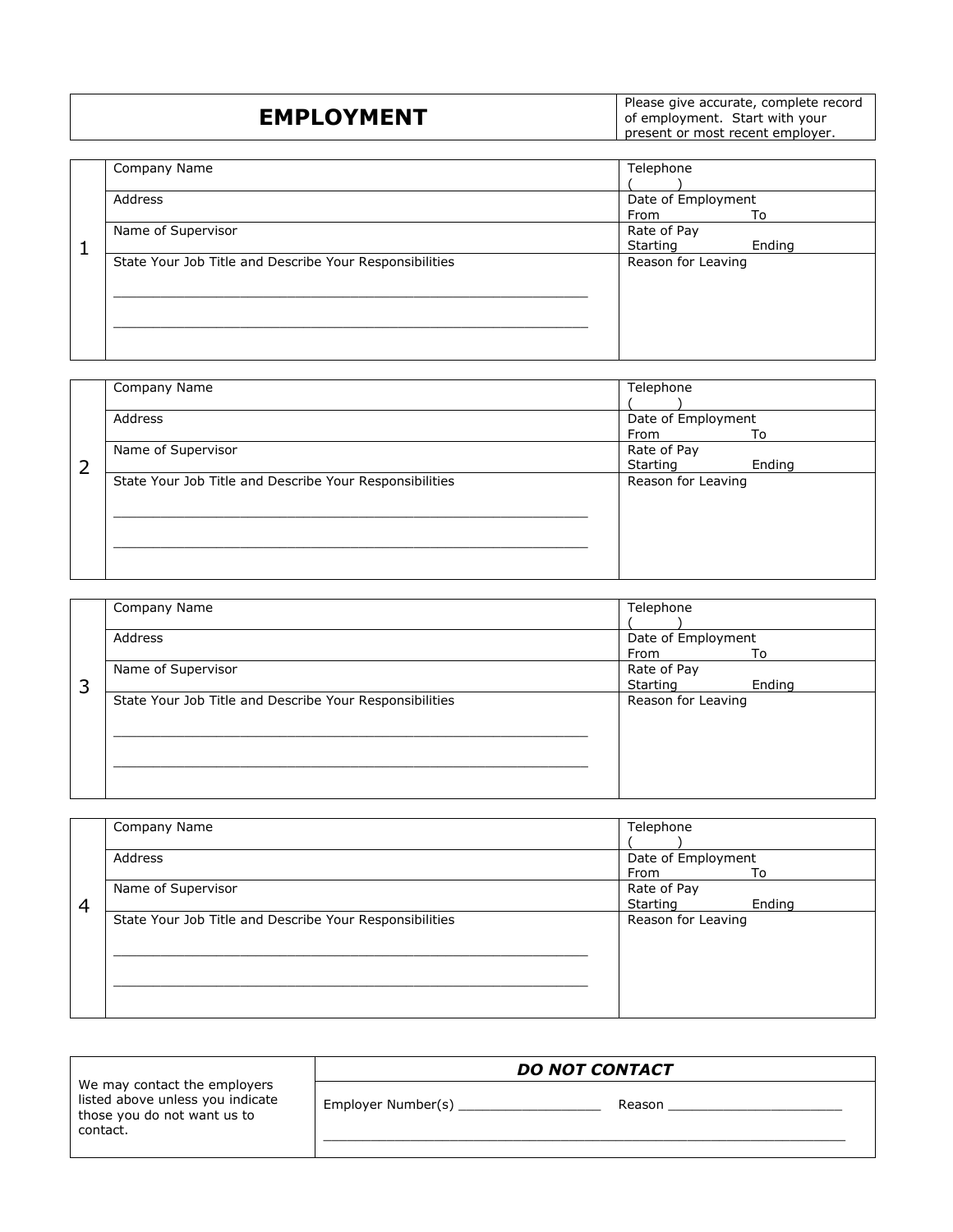|  |  |  |  |  | Training / Skills |
|--|--|--|--|--|-------------------|
|--|--|--|--|--|-------------------|

Please list computer software programs with which you are familiar.

Please list other special training or skills.

#### **Membership in Professional or Civic Organizations**

(Please exclude anything which would indicate age, sex, race, religion, color, national origin, disability, political affiliation, sexual orientation or other protected status.)

# **Military Service**<br>Yes  $\Box$  No  $\Box$

Have you served in the U.S. Armed Forces? If yes, give dates and branch of service.

Describe any training received relevant to the position for which you are applying.

Please turn over and complete signature page.